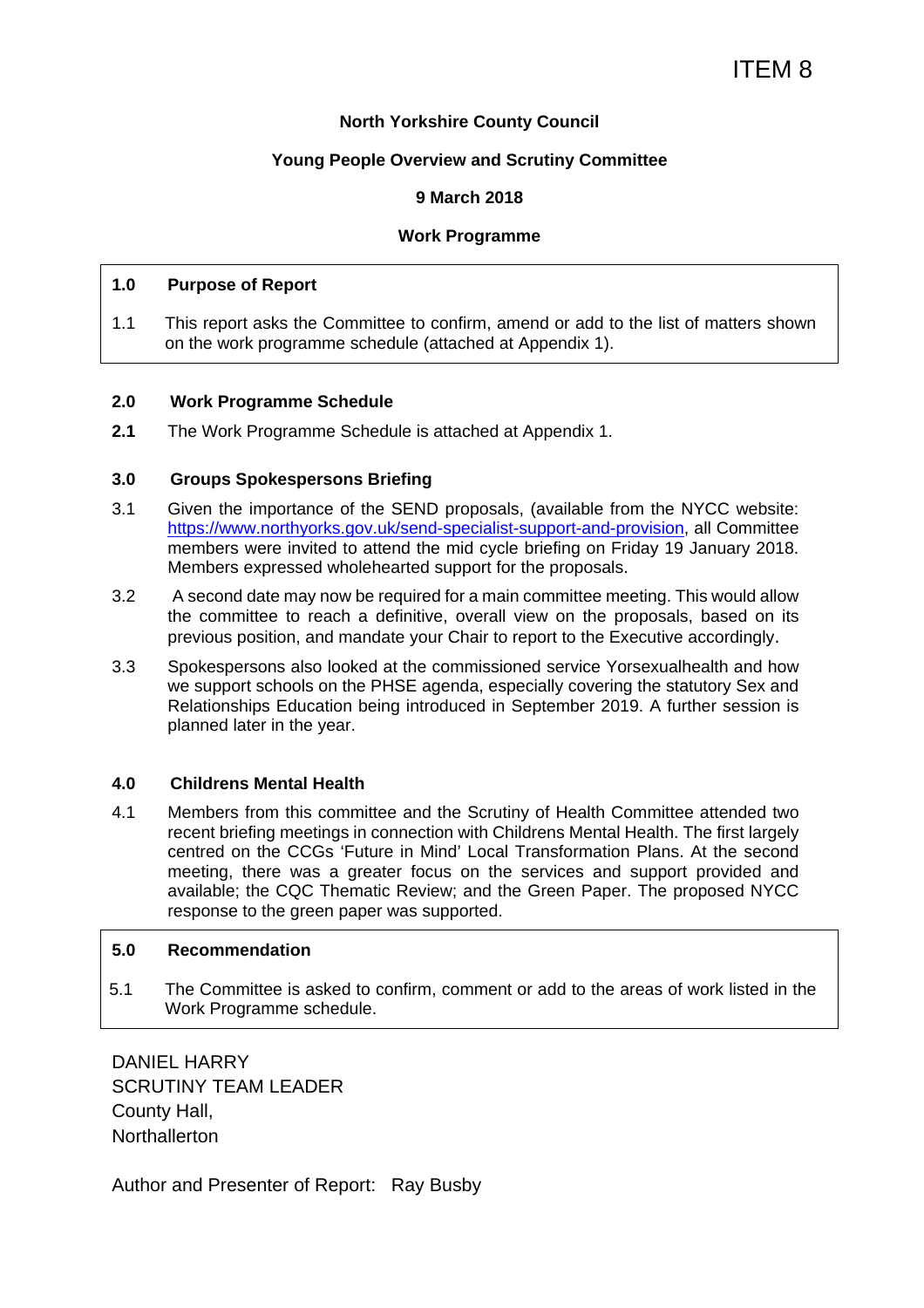Contact Details: Tel: 01609 532655 E-mail: ray.busby@northyorks.gov.uk 28 November 2017 Background Documents Nil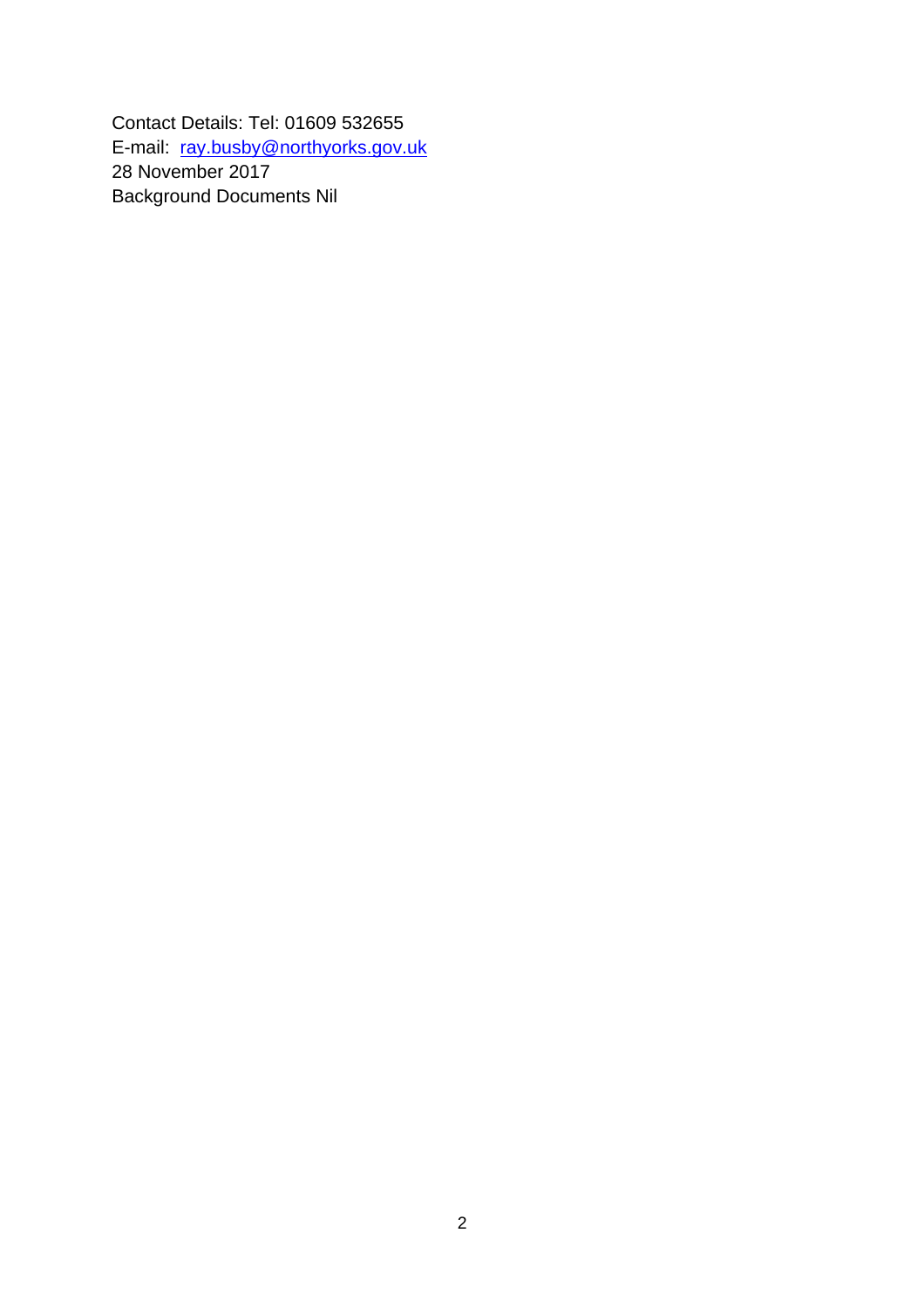# YOUNG PEOPLES OVERVIEW AND SCRUTINY COMMITTEE

## **Scope**

The interests of young people, including education, care and protection and family support.

#### **Meeting Details**

| Committee meetings | Friday 9 March 2018 at 10.30am     |              |
|--------------------|------------------------------------|--------------|
|                    | Friday 29 June 2018 at 10.30am     |              |
|                    | Friday 7 September 2018 at 10.30am |              |
|                    | Friday 7 December 2018 at 10.30am  |              |
|                    | Friday 1 March 2019 at 10.30am     |              |
|                    | Friday 1 March 2019 at 10.30am     |              |
|                    |                                    | Friday 19 Ja |
|                    | Friday 1 June 2018 at 10.30am      |              |
|                    | Friday 19 October 2018 at 10.30am  |              |
| Mid Cycle Briefing | Friday 18 January 2019 at 10.30am  |              |
|                    | Friday 12 April 2019 at 10.30am    |              |
|                    |                                    |              |

### **Programme**

| Friday 9 March 2018 |                                                  |              |
|---------------------|--------------------------------------------------|--------------|
| Careers             | Update on main issues connected with             | Katharine    |
|                     | "Progression for Success"<br>project.<br>careers | <b>Bruce</b> |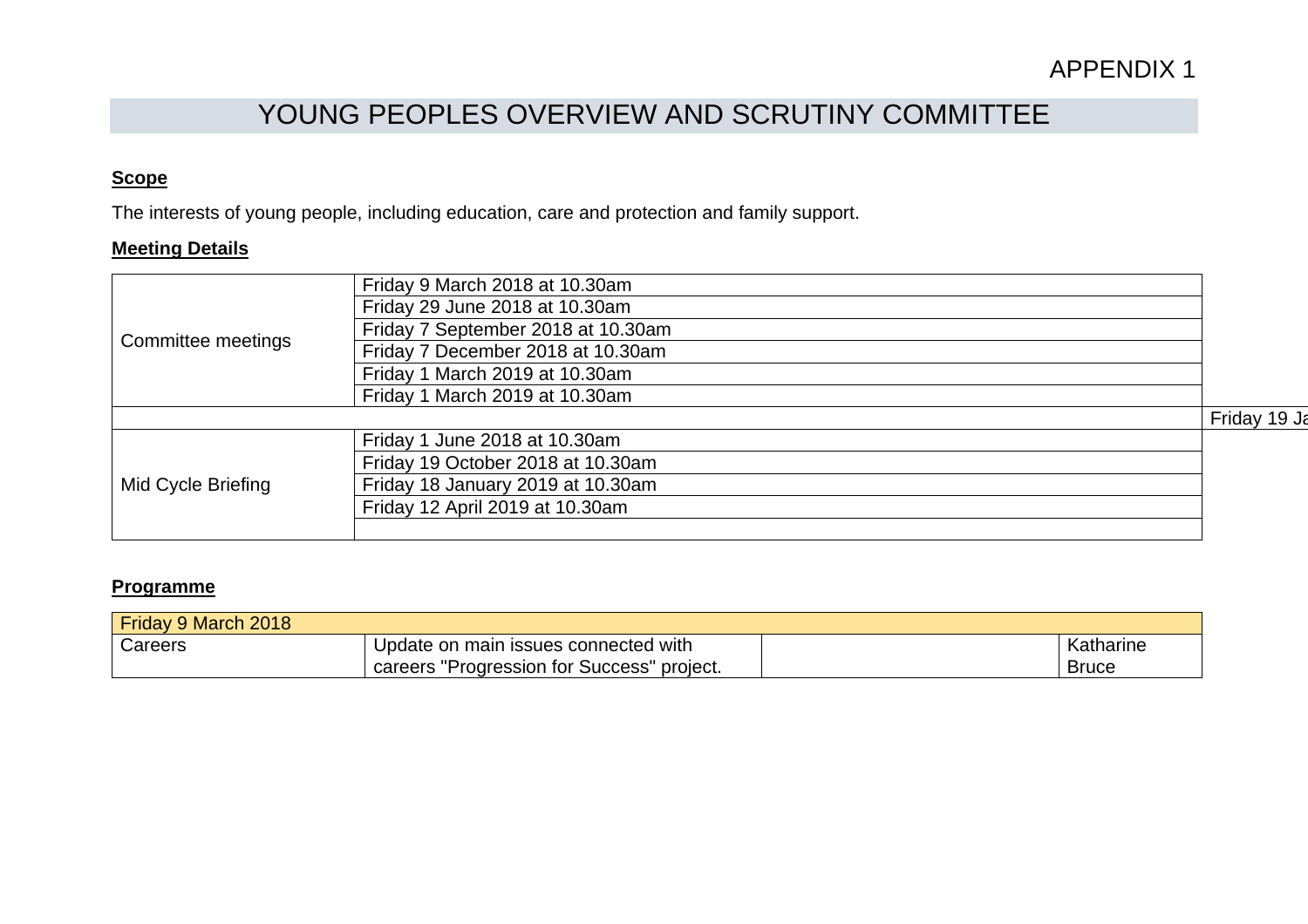| <b>Pupil Premium</b>                                                                          | Challenging the use of the pupil premium. An<br>exploration and analysis of schools that do<br>well                                         | An understanding of local<br>$\bullet$<br>practices and what works best<br>Outcomes - which children<br>$\bullet$<br>appear to be benefitting.<br>Do all schools comply with<br>$\bullet$<br>their statutory obligations with<br>regards to publication etc |                           |
|-----------------------------------------------------------------------------------------------|---------------------------------------------------------------------------------------------------------------------------------------------|-------------------------------------------------------------------------------------------------------------------------------------------------------------------------------------------------------------------------------------------------------------|---------------------------|
| <b>LGBT</b>                                                                                   | update on the LGBT work with children and<br>young people LGBT                                                                              | Growing up as a Lesbian Gay,<br><b>Bisexual or Trans (LGBT)</b><br>young person in North<br>Yorkshire                                                                                                                                                       |                           |
| 2017 attainment results                                                                       |                                                                                                                                             | Annual attainment report                                                                                                                                                                                                                                    |                           |
| Friday 29 June 2018                                                                           |                                                                                                                                             |                                                                                                                                                                                                                                                             |                           |
| <b>Small Schools</b>                                                                          | How the authority continues in its role of<br>championing children and challenge schools<br>no matter their governance                      | The action being taken to ensure<br>small schools achieve good<br>educational outcomes                                                                                                                                                                      |                           |
| <b>Coastal Opportunities</b>                                                                  | <b>Plan and Profiles</b>                                                                                                                    |                                                                                                                                                                                                                                                             | Katharine<br><b>Bruce</b> |
| Safeguarding                                                                                  | Chairman of Childrens Safeguarding Board<br>Dialogue about commitment of partners to<br>Safeguarding agenda.                                | Part of a wider consideration of<br>safeguarding. Possible specific<br>focus on Child Sexual<br>Exploitation                                                                                                                                                | <b>Nick Frost</b>         |
| Roles and Responsibilities<br>of Parent Governors                                             | The changing role of governors and their<br>responsibilities for performance.                                                               | What is the picture regarding<br>effective governance and the<br>extent to which schools are<br>transparent and open about their<br>decision making?                                                                                                        |                           |
| <b>Supporting Underperforming</b><br>Schools - especially those in<br><b>Special Measures</b> | How does the authority address its statutory<br>requirements such as: requiring schools to<br>"enter into arrangements", specified support; | How does the authority<br>address its statutory<br>requirements                                                                                                                                                                                             | Paul Brennan              |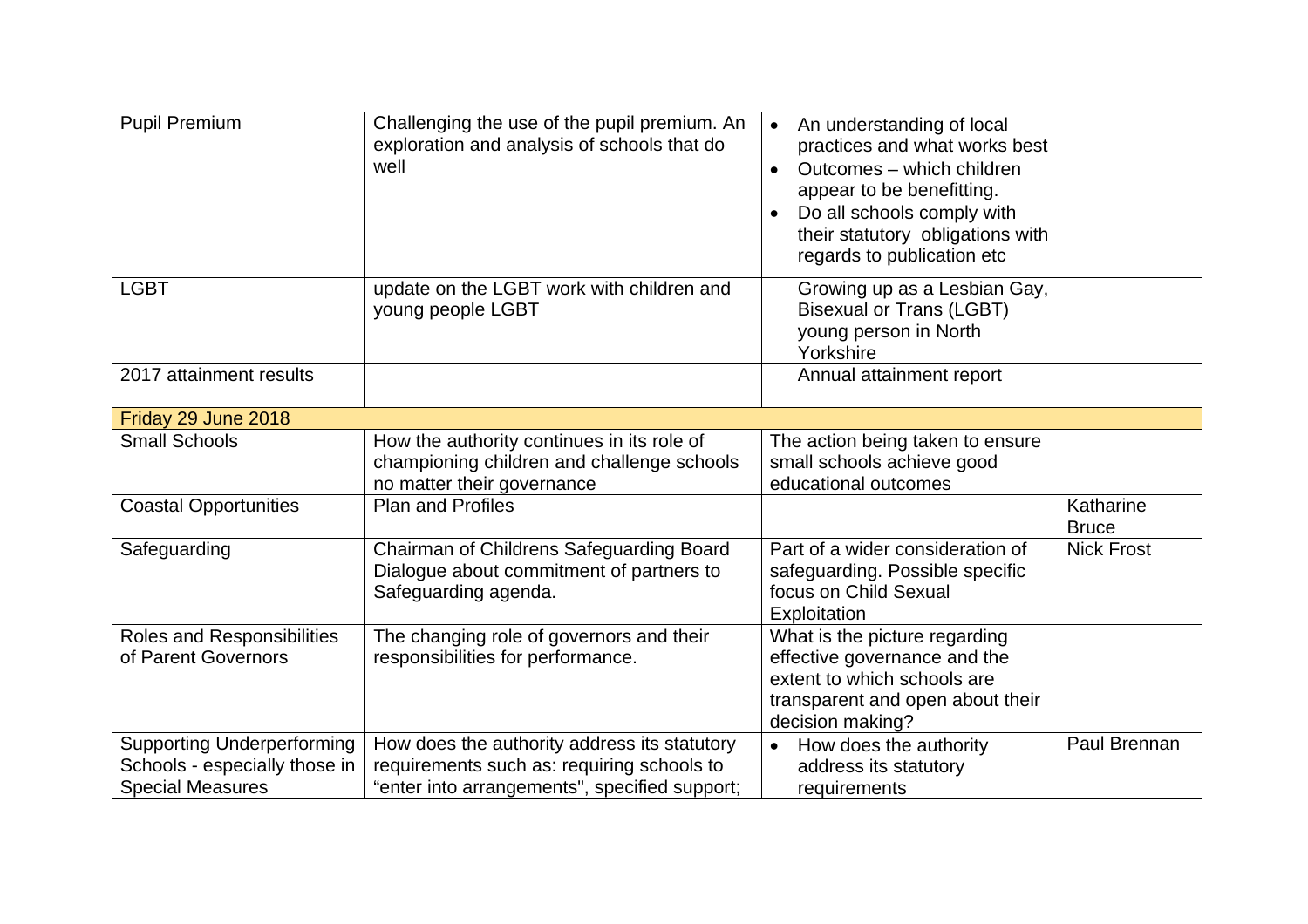|                                                        | appoint additional governors; suspend<br>delegated budget.                                                                 | How does the Regional<br>$\bullet$<br>Schools commissioner act?<br>How does the authority<br>$\bullet$<br>champion excellent<br>performance?<br>How do we/would we work<br>with schools in Special<br><b>Measures</b> |              |
|--------------------------------------------------------|----------------------------------------------------------------------------------------------------------------------------|-----------------------------------------------------------------------------------------------------------------------------------------------------------------------------------------------------------------------|--------------|
| <b>Early Years Service Across</b><br>North Yorkshire   | Review of Service and challenges                                                                                           |                                                                                                                                                                                                                       |              |
| Friday 7 September 2018                                |                                                                                                                            |                                                                                                                                                                                                                       |              |
| <b>Traded Services</b>                                 | The status, future and effect on traded<br>services of recent and planned changes in<br>educational provision.             | Possibly looking at the range of<br>services being provided, whether<br>"traded" or otherwise, and how<br>the pattern of services are likely<br>to change in the future                                               |              |
| Closing the Gap                                        | Focussing on the Opportunity Area                                                                                          |                                                                                                                                                                                                                       |              |
| Report on progress: Voice,<br>Influence, Participation | Update                                                                                                                     | Possibly involving the Youth<br>Executive                                                                                                                                                                             |              |
| School exclusions -                                    | Prevalence, profile and role of local authority<br>Update on success of proposals and<br>initiatives shared with committee | Probable Introduction at Mid<br>Cycle briefing 1 June 2018                                                                                                                                                            | Jane le Sage |

# **Mid Cycle Briefing Items**

| <b>Date</b>            | <b>Probable Item</b>                                                                              |
|------------------------|---------------------------------------------------------------------------------------------------|
| Friday 19 January 2018 | <b>Short Breaks Implementation</b><br><b>SEND Strategic Review Yorsexualhealth</b><br>PHSE Agenda |
| Friday 1 June 2018     | Small Schools - their sustainability and their future                                             |